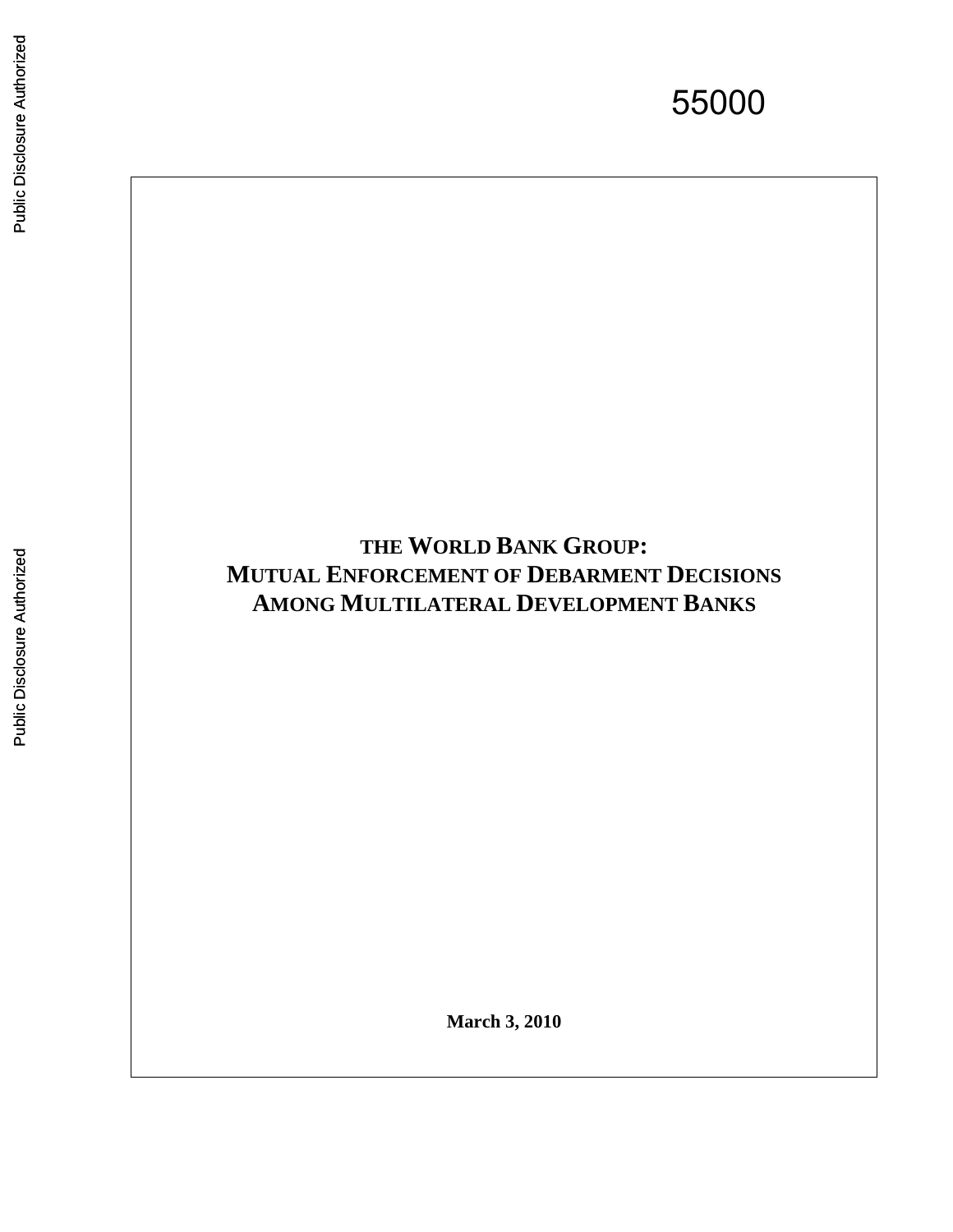#### **ABBREVIATIONS AND ACRONYMS**

| <b>AfDB</b> | <b>African Development Bank</b>                       |
|-------------|-------------------------------------------------------|
| AsDB        | <b>Asian Development Bank</b>                         |
| <b>EBRD</b> | European Bank for Reconstruction and Development      |
| ED          | <b>Executive Director</b>                             |
| EIB         | European Investment Bank                              |
| <b>IADB</b> | <b>Inter-American Development Bank</b>                |
| <b>IBRD</b> | International Bank for Reconstruction and Development |
| <b>IDA</b>  | <b>International Development Association</b>          |
| <b>IFC</b>  | <b>International Finance Corporation</b>              |
| IFI         | <b>International Financial Institution</b>            |
| <b>IMF</b>  | <b>International Monetary Fund</b>                    |
| <b>INT</b>  | <b>Institutional Integrity Vice Presidency</b>        |
| <b>LEG</b>  | <b>Legal Vice Presidency</b>                          |
| MD          | <b>Managing Director</b>                              |
| <b>MIGA</b> | Multilateral Investment Guarantee Agency              |
| <b>OPCS</b> | <b>Operations Policy and Country Services</b>         |
| WBG         | World Bank Group                                      |
|             |                                                       |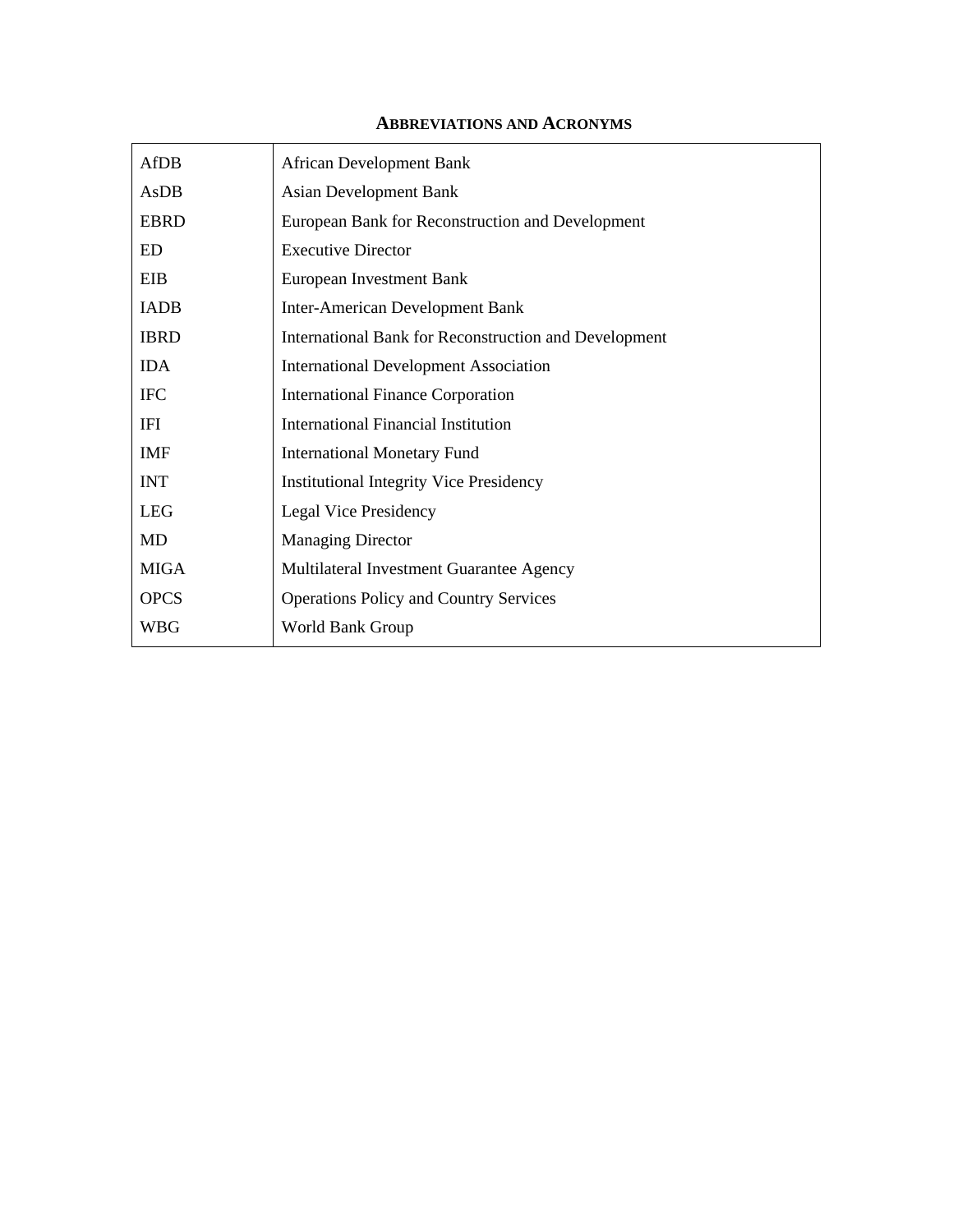| I.  |                                                                              |
|-----|------------------------------------------------------------------------------|
| II. | <b>RATIONALE FOR THE ESTABLISHMENT</b>                                       |
|     |                                                                              |
|     |                                                                              |
|     | A. Core due process principles that underlie the sanctions system of each of |
|     | B. Conditions for automatic recognition of debarment decisions under the     |
|     |                                                                              |
|     | D. Implementation modalities to enable operation of the Agreement 10         |
|     |                                                                              |
|     |                                                                              |
|     | <b>ANNEXES</b>                                                               |
|     | Annex A: Agreement for Mutual Enforcement of Debarment Decisions             |
|     | Annex B: Amendments to the Anti-Corruption Guidelines                        |

## **CONTENTS**

Annexes C1-C4: Amendments to the Sanctions Procedures of IBRD/IDA, IFC, MIGA, and Bank Guarantee Operations

Annex D: Amendments to the IBRD General Conditions for Loans

Annex E: Amendments to the IDA General Conditions for Credits and Grants

Annex F: Protocol on the Enforcement of Debarment Decisions

Annexes G1-G2: Revised Provisions to Consultant and Procurement Guidelines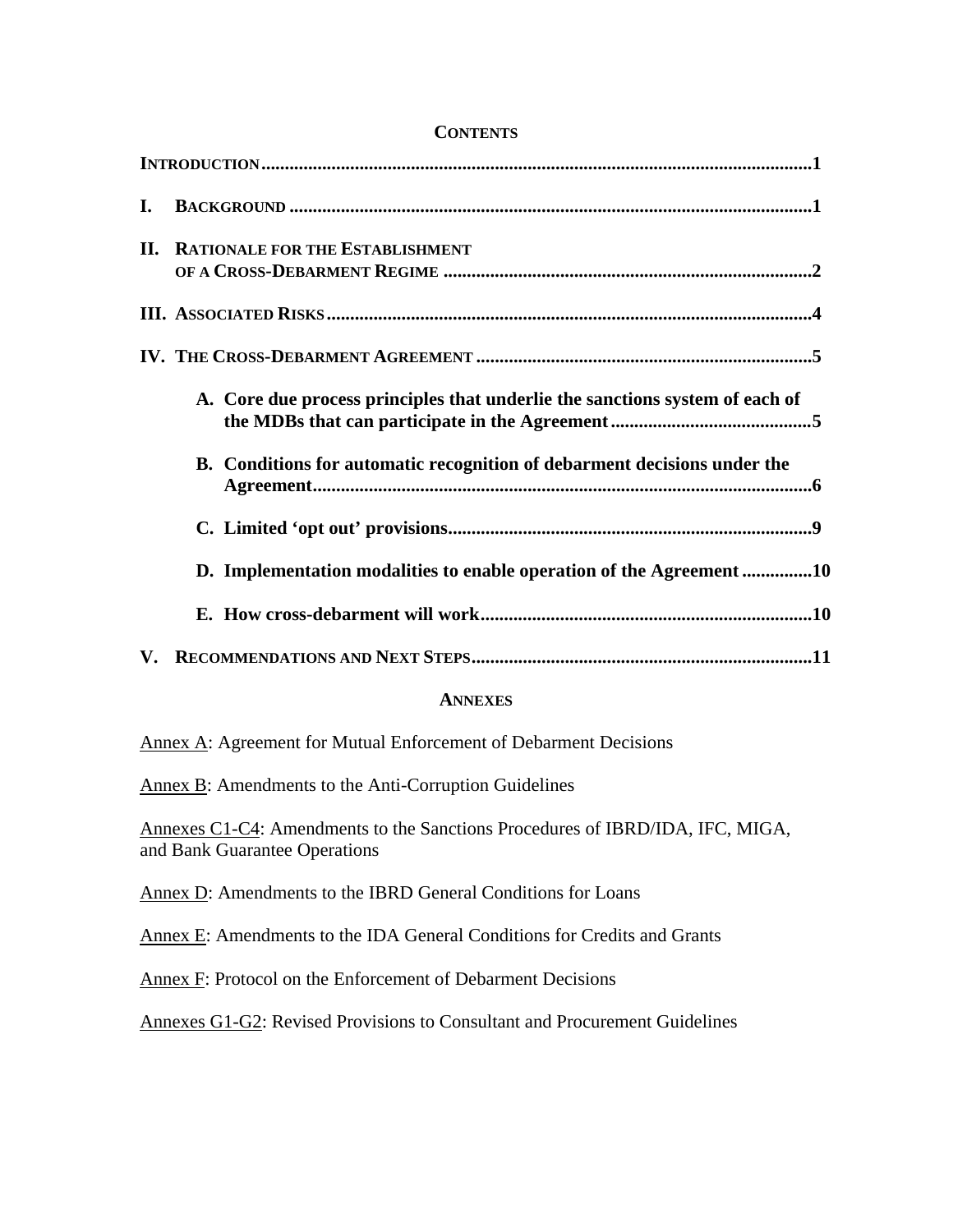## **THE WORLD BANK GROUP: MUTUAL ENFORCEMENT OF DEBARMENT DECISIONS AMONG MULTILATERAL DEVELOPMENT BANKS**

#### **INTRODUCTION**

1. This paper sets forth Management's proposal to establish a cross-debarment regime, whereby firms and individuals debarred by one Multilateral Development Bank (MDB) may be sanctioned, for the same misconduct, by other MDBs participating in the regime. The paper is organized according to the following Sections: (i) background; (ii) rationale for establishing a cross-debarment regime; (iii) associated risks; (iv) the Cross-Debarment Agreement; and (v) recommendations and next steps.

#### **I. BACKGROUND**

2. In February 2006, the Joint International Financial Institution Anti-Corruption Task Force agreed to work towards a "consistent and harmonized approach to combat corruption in the activities and operations of the member institutions," recognizing that "a unified and coordinated approach is critical to the success of the shared effort to fight corruption and prevent it from undermining the effectiveness of their work" (hereinafter "Uniform Framework").<sup>1</sup> It was agreed that the institutions would, among other initiatives, "explore further how compliance and enforcement actions taken by one institution can be supported by the others."2 This agreement was predicated on the understanding that "mutual recognition of … enforcement actions would substantially assist in deterring and preventing corrupt practices." Those MDBs taking part in the Task Force were the African Development Bank (AfDB), the Asian Development Bank (AsDB), the European Bank for Reconstruction and Development (EBRD), the European Investment Bank (EIB), the International Monetary Fund (IMF), the Inter-American Development Bank (IADB), and the World Bank Group (WBG). The Uniform Framework was signed by the Heads of the participating institutions in September 2006.

3. In early 2009, some amongst the MDBs that comprised the Task Force (AfDB, AsDB, EBRD, EIB, IADB, and the WBG $)^3$  expressed an interest in exploring the establishment of a mutual enforcement of sanctions regime. A number of meetings were held between representatives of the participating MDBs.<sup>4</sup>

<sup>&</sup>lt;sup>1</sup> Uniform Framework for Preventing and Combating Fraud and Corruption, in *International Financial Institutions Anti-Corruption Task Force*, September 2006 at p. 1.

 $2^2$  <u>Id., pp.</u> 2-3.

 $3$  The IMF has not taken part in the discussions because it does not have a mandate to investigate allegations of fraud and corruption.

<sup>&</sup>lt;sup>4</sup> Representatives included staff from the integrity and legal offices of the MDBs. The World Bank Group also included representatives from OPCS, IFC and MIGA.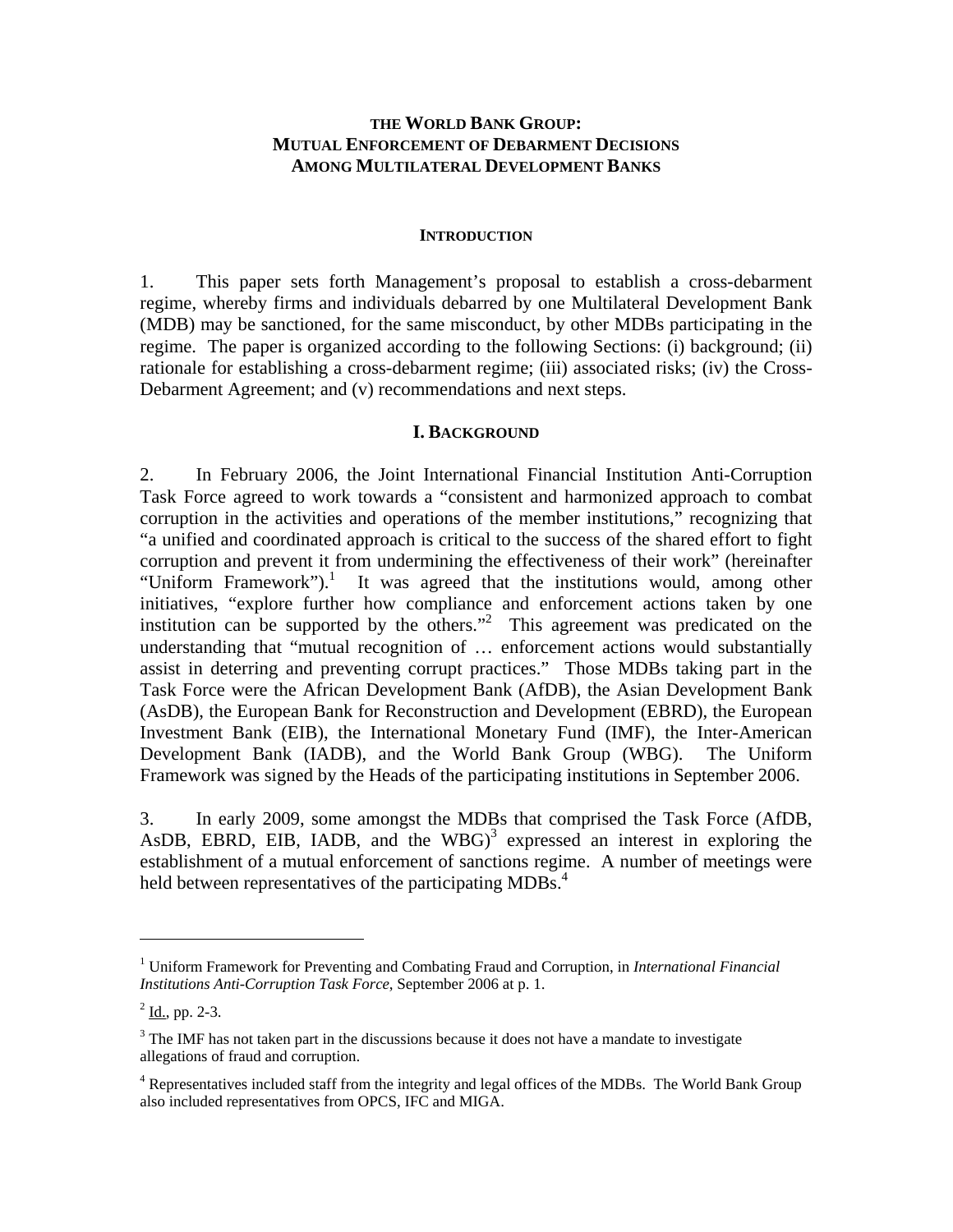4. Initially the MDBs considered the establishment of a Joint Sanctions Board (JSB), which it was believed could play an important role in facilitating a unified approach to decreasing fraud and corruption in MDB-supported projects. However, a number of hurdles were identified. The primary concerns centered on: (i) the requirement that each MDB would have to relinquish independent control over their sanctions framework (e.g., independent oversight, rule making, etc.); (ii) the strong desire of MDBs to maintain some level of discretion and control with respect to the decision-making process in individual cases arising from their projects; and (iii) the potential impact a joint sanctions process might have on the privileges and immunities of individual MDBs. In light of these concerns, it was agreed that a logical next step towards further harmonization of sanctions processes would be the creation of an effective cross-debarment regime.

5. During the course of 2009 and 2010, representatives of five of the six MDBs that met in early 2009 – the AfDB, AsDB, EBRD, IADB and the WBG – met to discuss and agree on the critical elements of a cross-debarment regime.<sup>5</sup> The result has been an agreement in principle on a document entitled Agreement for Mutual Enforcement of Debarment Decisions (hereinafter "Cross-Debarment Agreement"). The draft Cross-Debarment Agreement is attached as Annex A to this paper for information.

6. The draft Cross-Debarment Agreement contains the following key elements that form the basis for the proposed cross-debarment regime: (i) core due process principles (hereinafter "Core Principles") that underlie the sanctions system of each of the MDBs that can participate in the Agreement; (ii) conditions for automatic recognition of debarment decisions under the Agreement; (iii) limited opt-out provisions; and (iv) implementation modalities to enable operation of the Agreement. Each of these elements is discussed in greater detail in Section IV, below. Also discussed in Section IV is an explanation as to how cross-debarment would work in practice.

## **II. RATIONALE FOR THE ESTABLISHMENT OF A CROSS-DEBARMENT REGIME**

7. As recognized in the 2006 Uniform Framework, cross-debarment among MDBs would greatly enhance deterrence and prevention of corrupt practices, thus advancing and strengthening integrity efforts and safeguarding development resources from corrupt participants. In addition, cross-debarment would support consistency of sanctions across MDBs and harmonization of due process and sanctioning standards. It would also address reputational risks associated with financing contracts with participants sanctioned by other MDBs.

 $<sup>5</sup>$  The EIB will not join the group of participating institutions at the present time. Its sanctions system is</sup> still in the development stage and, when EIB does impose sanctions, its debarment decisions will be subject to review by courts and institutional bodies within the European Union (EU). Therefore, if EIB were to cross-debar based on the debarments of another MDB, including the WBG, the debarment could be subject to review by an EU court or institutional body. Under these circumstances, it was agreed that it was premature to include the EIB in the cross-debarment regime. The EIB is continuing to participate in the discussions amongst the Banks and is reviewing how it might join the regime at a later time.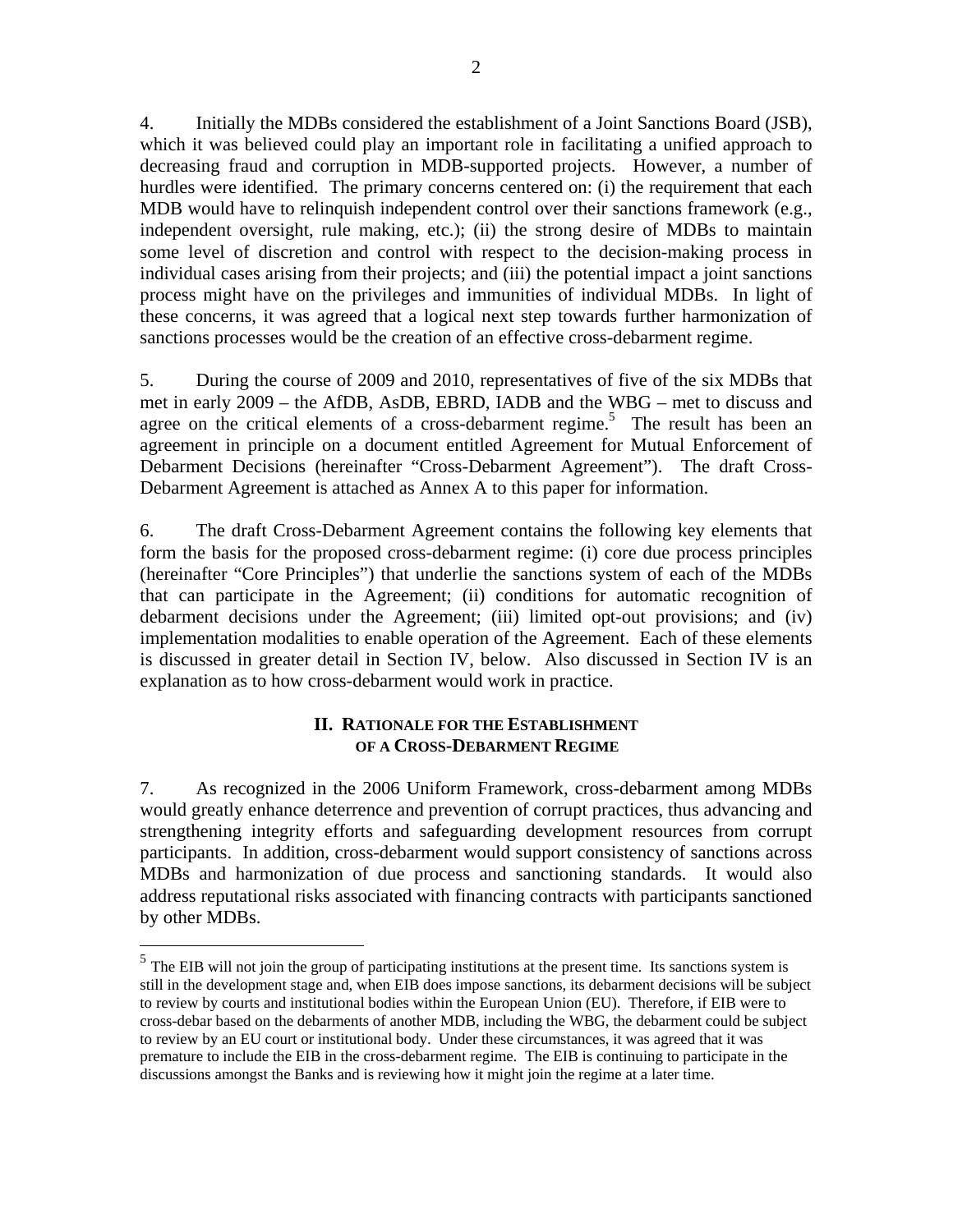8. Currently, each of the MDBs that has taken part in cross-debarment discussions has a separate sanctions process. Other than the EBRD, none of the MDBs has a process in place for cross-debarring – whereby the sanctions imposed by one MDB would be recognized by any other MDB. Consequently, sanctioned parties could continue to do business with other MDBs and potentially engage in further misconduct in relation to contracts financed by fellow MDBs. This situation could result in further prejudice: (i) to the borrowing clients; (ii) to donors, many of which overlap on the Boards of MDBs; and (iii) of most concern, to the poor, who are intended to be the ultimate beneficiaries of the work conducted by all MDBs. Moreover, the MDBs are faced with serious reputational risks for continuing to engage with firms and individuals found by a sister institution to have committed acts of fraud or corruption.

9. Cross-debarment would also significantly enhance the deterrent effect of sanctions by any one MDB. Cross-debarment would effectively multiply the economic impact of a debarment on a firm or individual by foreclosing the possibility of the firm or individual winning contracts with the other MDBs.

10. Further, smaller, regional MDBs, would likely be more willing to take part in a cross-debarment regime than a JSB – due to the same hurdles referenced above in paragraph 4. To this end, the WBG and the other MDBs have already commenced working with smaller, regional MDBs, to help them develop and implement adequate anti-corruption programs. Significantly, some of these MDBs have expressed interest in participating in a cross-debarment regime. The addition of other MDBs would be a positive development which would further strengthen deterrence, harmonization and collaboration – all key components in the fight against fraud and corruption. Of course, these MDBs would need to demonstrate that they have investigative, due process and sanctions systems in place that would meet the standards set out in the Cross-Debarment Agreement.

11. Under the proposed cross-debarment regime, it is anticipated that each MDB will continue to conduct its own independent investigations. However, the possibility of cross-debarment will substantially increase incentives for enhanced sharing of information and joint investigations.  $6\,$  In this respect, it is anticipated that the regime will lead to further cooperation and collaboration among the MDBs and possibly a more systematized exchange of investigative data. For example, if two or more MDBs are investigating the same company on different projects and on the basis of different allegations, the MDBs will likely agree among themselves which institution should take a case forward to sanctions (i.e., which MDB has the strongest and most egregious case) and thus potentially trigger a cross-debarment. Likewise, if two or more MDBs are *considering* investigating the same company on different projects and on the basis of

<u>.</u>

 $6$  The term "joint investigations" does not mean that a single investigation will be carried out jointly. Rather, it means that each organization will carry out its own investigation 'in parallel' with the other organization. This should result in enhanced collaboration and information sharing, which should in turn expedite investigations.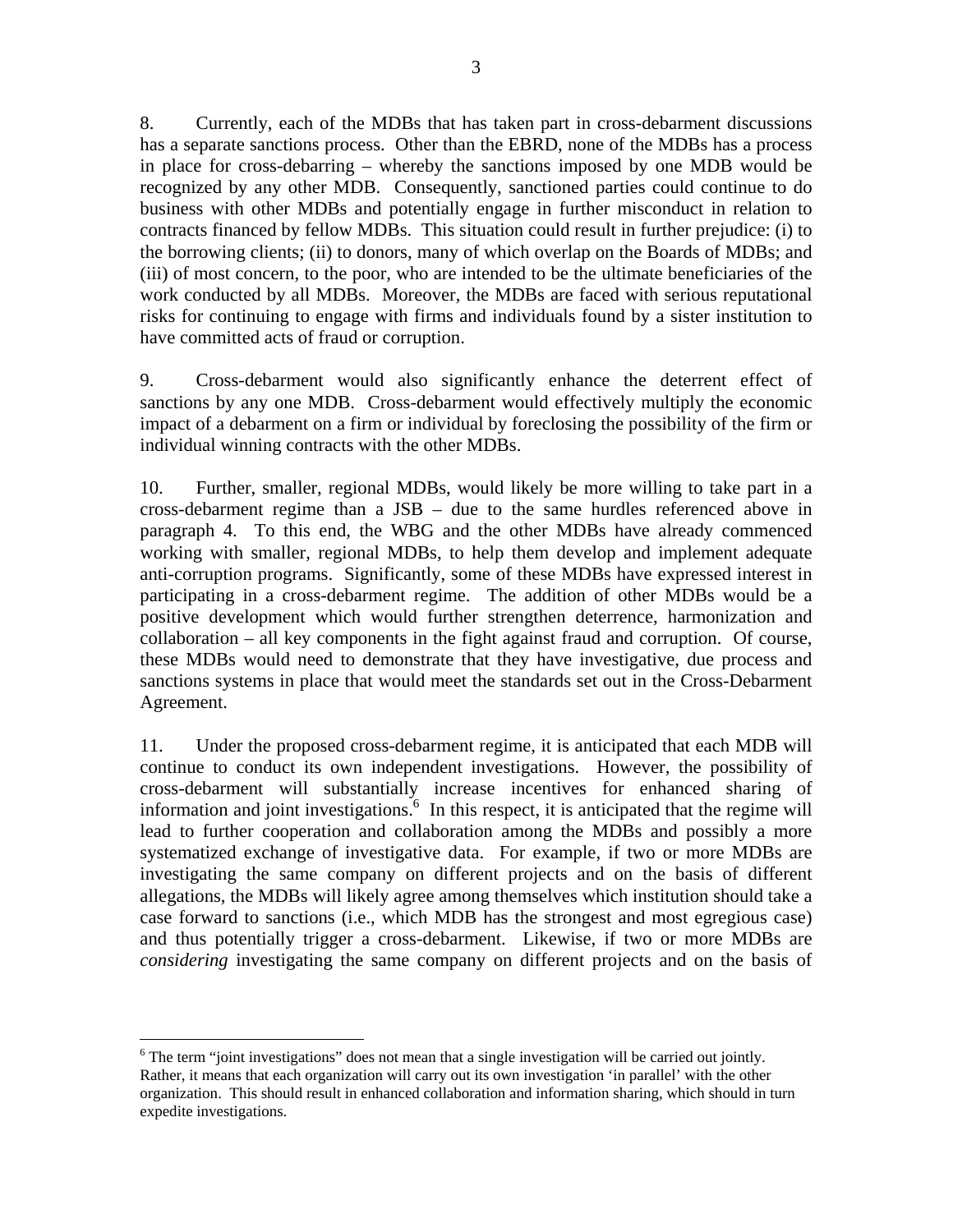different allegations, the MDBs will likely decide who has the best evidence and the greatest likelihood of substantiating a case.<sup>7</sup>

12. Cross-debarment represents something of a departure from the historical basis for sanctions, which focuses exclusively on the use of the Bank loan proceeds and the Bank's fiduciary duty to ensure their proper use under the Articles of Agreement.<sup>8</sup> The basis for sanctions as set forth in the Procurement, Consultant and Anti-Corruption Guidelines has been articulated in terms of sanctionable practices committed in connection with Bankfinanced contracts and/or the use of Bank loan proceeds. But Management is of the view that cross-debarment also serves to fulfill the Bank's fiduciary duty by enhancing the effect of its own sanctions as mentioned above. Furthermore, it serves to reduce fiduciary risk to Bank financing by excluding firms and individuals which have been found to have engaged in sanctionable practices, even if those practices have not (yet) been committed in connection with a Bank loan.

## **III.ASSOCIATED RISKS**

13. The primary risks arising from this proposal are: (i) cross-debarment could have a chilling effect on bidders; and (ii) cross-debarment could lead cross-debarred entities that are faced with going out of business to raise legal claims in an effort to survive.

14. Management is of the view that these risks are outweighed by the benefits of cross-debarment outlined in Section II (Rationale) above.

15. Cross-debarment could have a 'chilling effect' on bidders, who would be faced with increased risks in bidding for MDB contracts. However, the chilling effect would likely apply to those firms and individuals whose practices are already questionable. This deterrent effect would be a desirable outcome. Further, a risk of cross-debarment could incentivize firms to re-evaluate their governance and compliance systems in an effort to mitigate the risk of cross-debarment. In this respect, the WBG will engage in outreach with the business community to explain the cross-debarment regime and what steps they can take to mitigate the risk of cross-debarment.

16. A cross-debarment decision could lead to increased litigation risk. While MDBs are generally immune from judicial process, this does not preclude court claims from being filed and testing the MDB's immunities. Some jurisdictions may be more willing than others to entertain a claim filed against a debarment decision. Further, the standard for "defamation" is not the same in every jurisdiction. For example, in some jurisdictions 'truth' is not a defense in defamation cases.

1

<sup>&</sup>lt;sup>7</sup> The typical case will not usually have two MDBs with the same allegation(s) against the same firm(s) in the same project. Therefore, the WBG does not envisage that it will be called upon by the other MDBs to carry out a disproportionate number of investigations. In any case, the WBG would expect to manage the process so that allocation of investigative workload is not disproportional.

<sup>&</sup>lt;sup>8</sup> See, e.g., IBRD Articles of Agreement, Article III, Section 5(b). See also IDA Articles of Agreement, Article V, Section 1(g), which contains a substantively identical provision.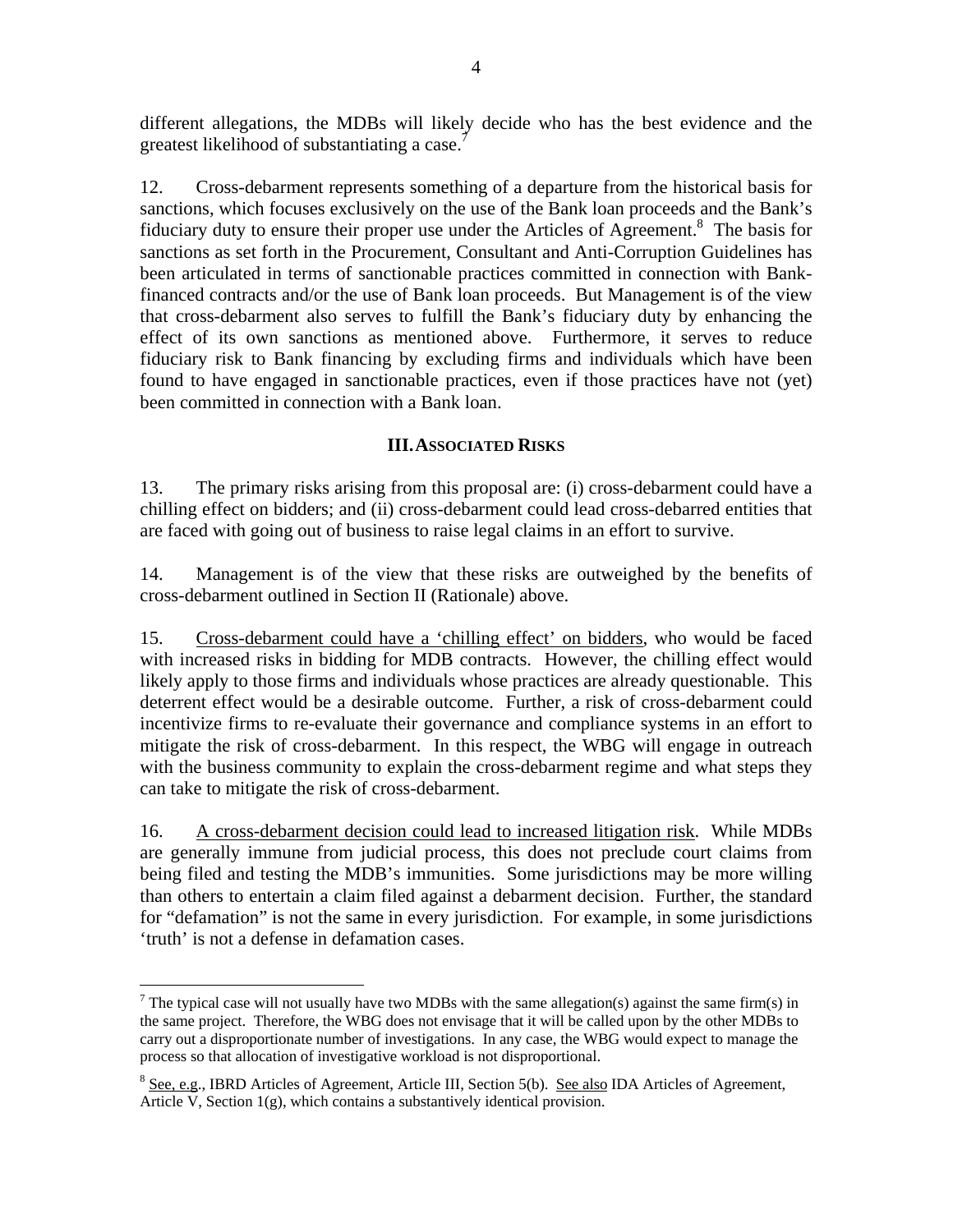17. It bears noting that the July 2009 Audit Committee paper on sanctions reform provided an extensive analysis of the defamation risks that we face in connection with the publication of sanctions decisions, including a survey of the main elements of the offense and defenses across several 'benchmark' jurisdictions.<sup>9</sup> That analysis is relevant in respect of cross-debarment, because in both situations (publication of our sanctions decisions or publication based on the decision of another MDB), it is the publication of the sanction that would most likely trigger litigation. The July 2009 paper concluded that the risks of litigation are outweighed by "the more significant benefits to be gained from increased transparency."<sup>10</sup>

18. Further, the inclusion of 'notice' language in the Bank's standard bidding documents could mitigate this litigation risk. Such language would put the bidders on notice (i) of the possibility of cross-debarment and the bidder's consent to such possibility, and (ii) that the bidder's submission of a bid and its signing of the contract represents an acknowledgement that the MDB is not subject to civil or criminal liability in respect of any matter related to, or arising from, the contract. It bears emphasizing that none of the MDBs has thus far been subject to a successful claim of defamation arising in connection with a debarment decision.

# **IV.THE CROSS-DEBARMENT AGREEMENT**

# *A. Core due process principles that underlie the sanctions system of each of the MDBs that can participate in the Agreement*

19. The integrity offices the MDBs have been meeting regularly for a number of years in the interest of harmonizing their practices and policies and engaging in increased information sharing and collaboration. The 2006 Uniform Framework, and the principles set out therein, was a culmination of such meetings – as well as of meetings with the operational and legal offices of the MDBs.

20. In light of the close working relationship, the MDBs understand the critical importance of establishing minimum *Core Principles* to which each participating MDB must adhere to ensure confidence in each other's decisions and to maintain a perception, both internally and externally, of fairness and objectivity. The *Core Principles* help to ensure best practice predictability in the investigative and sanctioning processes, while allowing flexibility for independent rule-making within each organization.

21. The *Core Principles* set out in the Cross-Debarment Agreement are derived from the principles agreed upon by the Heads of the MDBs in the 2006 Uniform Framework, which was later endorsed by each institution. The principles, terms, conditions, definitions and guidelines set out in the Uniform Framework were the result of a

<sup>&</sup>lt;sup>9</sup> See Sanctions Reform: Proposals to Improve the Sanctions Process, Management Presentation to the Audit Committee July 29, 2009, paras. 16-21, and Annex B.

 $10$  Id., para. 21.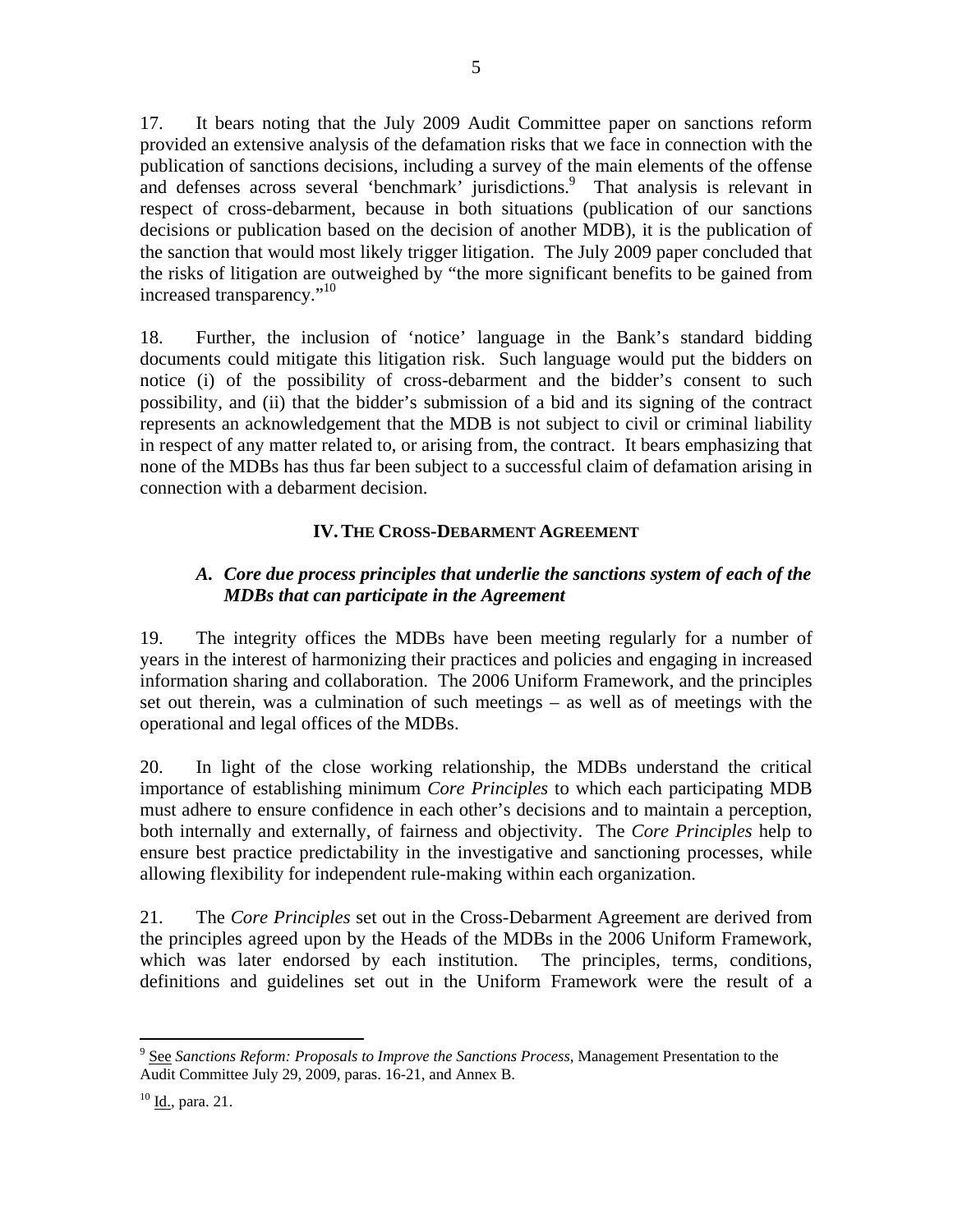significant amount of deliberation by and between the integrity and legal offices of the MDBs that endorsed the Uniform Framework:

- Adoption of the four harmonized sanctionable practices agreed by the IFI Task Force in 2006 as set out in the Uniform Framework*.* These include: fraud, corruption, collusion and coercion. The harmonized definitions for the sanctionable practices were endorsed by the World Bank. Each of the participating MDBs has now formally adopted the harmonized definitions of these sanctionable practices. $11$
- Use of the IFI Principles and Guidelines for Investigations agreed by the Task Force in 2006 as part of the Uniform Framework*.* INT, as have the integrity offices of the other participating MDBs, has been conducting its investigations pursuant to these Principles and Guidelines since 2006.
- Use of a sanctions process with certain key due process elements, including
	- (i) an internal investigative authority and a distinct decision-making authority, $12$
	- (ii) written and publicly available procedures that require notice to accused parties and an opportunity to respond, $^{13}$
	- (iii) the 'more probable than not' standard of proof or equivalent (as set out in the Uniform Framework), $^{14}$  and
	- (iv) a range of sanctions that take into account the principle of proportionality, including aggravating and mitigating factors.<sup>15</sup>

## *B. Conditions for automatic recognition of debarment decisions*

22. The MDB Working Group considered but rejected a system whereby each MDB would be able to engage in a *de novo* review of the sanctions decisions before agreeing to cross-debar. It was concluded that permitting such a review would not only be costly and laborious, because each case from each participating MDB would have to be reviewed on

 $11$  The WBG has an additional sanctionable practice of obstruction.

 $12$  At the WBG, INT serves as the internal investigative authority and the Sanctions Board serves as the distinct decision-making authority.

<sup>&</sup>lt;sup>13</sup> Like the WBG, each of the participating MDBs has written procedures governing their investigative and sanctions processes.

<sup>&</sup>lt;sup>14</sup> The standard of proof in the WBG's Sanctions Procedures is "more likely than not," which is substantively the same as "more probable than not." This standard, or an equivalent, is used by the other MDBs.

<sup>&</sup>lt;sup>15</sup> Each of the MDBs, including the WBG, takes into account elements of proportionality, as well as any aggravating or mitigating factors when determining what sanction to impose.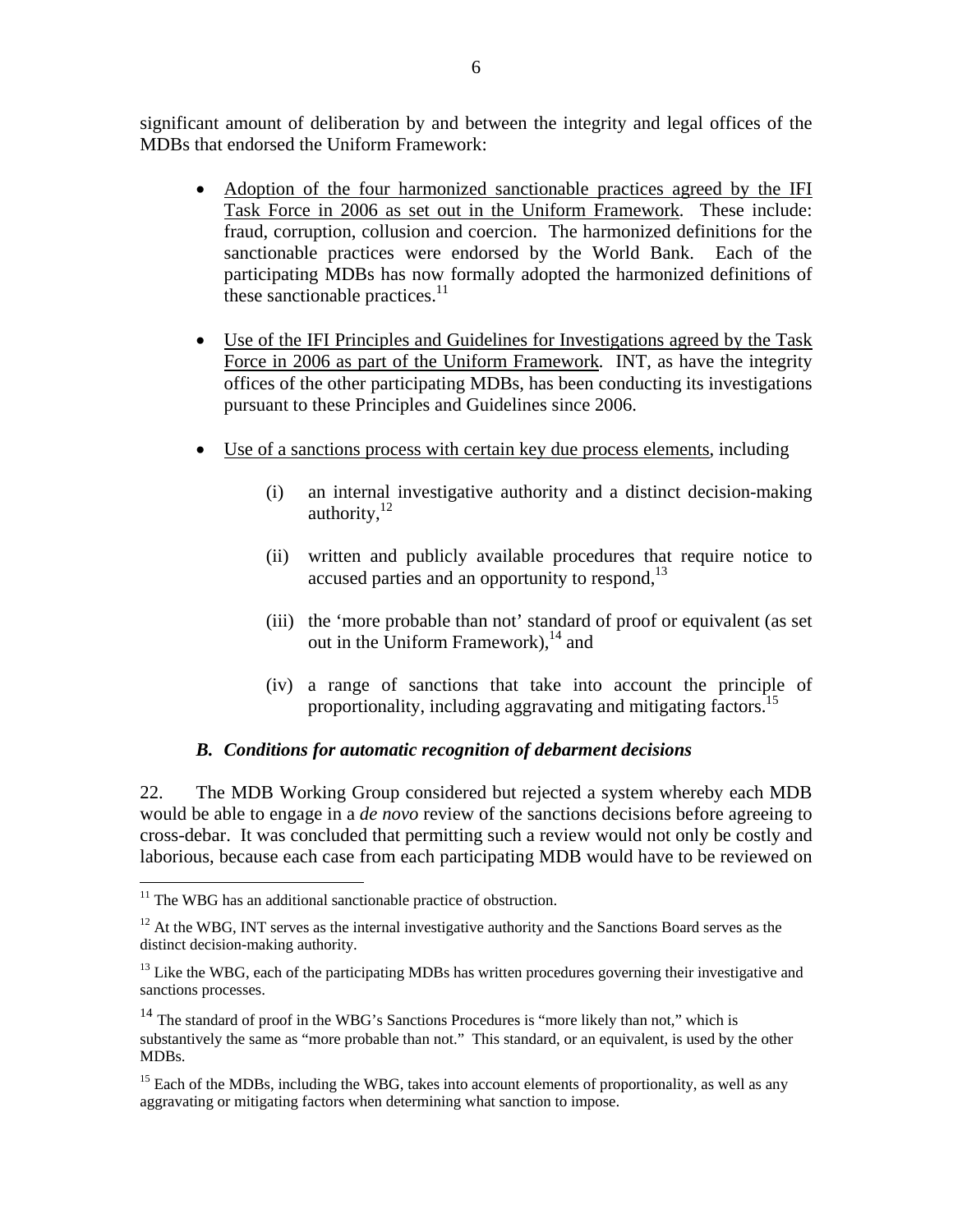its merits – substantively and procedurally – but could result in inconsistent decisions among participating MDBs. This would present reputational risks, and might incentivize litigation by sanctioned entities or individuals against the organization that imposes the strictest sanction on the same facts. Therefore, it was agreed that the more effective form of cross-debarment would be one that is triggered automatically so long as certain specified conditions, described below, are met and the institution does not exercise its right to "opt out" as explained below.

23. *First Condition*: *The subject must be debarred for one or more of the four*   $s$ anctionable offenses – fraud, corruption, collusion or coercion.<sup>16</sup> As discussed previously, these four offenses were defined in the Uniform Framework and have been adopted by each of the participating MDBs. Notably, the Uniform Framework Task Force (i.e., the Heads of the MDBs comprising the Task Force) emphasized that "a common understanding of the practices prohibited" was "[c]ritical to the success of a harmonized approach" to "combat corruption in the activities and operations of the member institutions."<sup>17</sup>

24. *Second Condition*: *To ensure transparency, the original debarment decision must be made public.* This condition is essential, to ensure a level of transparency to the sanctioning process, maximize the deterrent impact and also to allow for the implementation of the subsequent cross-debarments. It is generally through publication that the implementing agencies and other interested parties are made aware of debarments. Decisions that are not publicized will not be subject to cross-debarment.

25. *Third Condition*: *The period of debarment must exceed one year.* It was recognized that in some instances case-specific circumstances may justify imposition of lesser periods of debarment and may not warrant the more onerous impact of crossdebarment. Moreover, in some limited situations cross-debarment could potentially put some companies out of business. This risk would likely arise in respect of firms or individuals whose business is linked almost entirely to MDB-supported projects. While this would most certainly be a deterrent to engaging in sanctionable practices, it may also be viewed as being unduly harsh in some cases – and could increase litigation risk. In an effort to balance these competing concerns, the Cross-Debarment Agreement proposes that cross-debarment only be applicable to debarments exceeding one year. A positive outcome of limiting cross-debarments to debarments in excess of one year is that companies would have a greater incentive to cooperate with participating MDBs to the fullest extent possible in the hopes of mitigating their sanction to a level that would avoid cross-debarment.

26. *Fourth Condition*: *The original decision to debar must be made after the Cross-Debarment Agreement comes into effect.* The cross-debarment would apply to sanction

<sup>&</sup>lt;sup>16</sup> Debarment for obstructive practices is not included because the WBG is the only MDB that recognizes obstructive practices as a sanctionable offense.

<sup>17</sup> Uniform Framework for Preventing and Combating Fraud and Corruption, in *International Financial Institutions Anti-Corruption Task Force*, September 2006 at p. 1.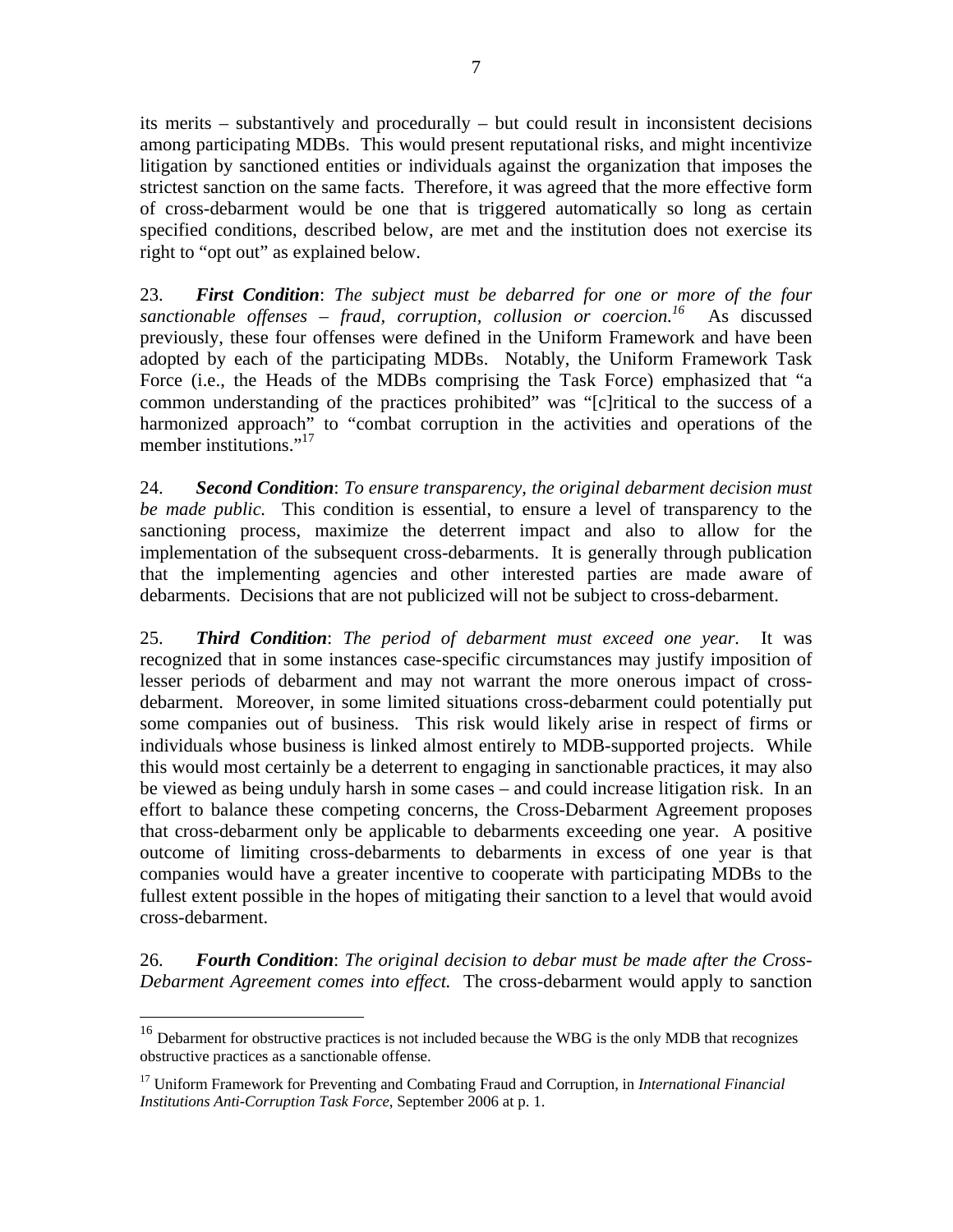decisions made by a participating MDB after the cross-debarment regime comes into effect. Such prospective application is in line with application of other types of international or multi-party treaties or agreements that rely on common actions or recognition of decisions of another. Given that cross-debarment increases the impact of a debarment decision, such prospective application following publication of the crossdebarment regime is also consistent with due process considerations that underlie the proposed regime.

27. Further, it bears emphasizing that cross-debarment is not a form of punishment, but an institutional decision not to engage in business (via member countries) with a firm found to have engaged in fraudulent or corrupt behavior. Sanctions proceedings are administrative in nature and part of systems internal to the MDBs. The purpose of an investigative/sanctions process is to gather information, and to establish and find facts, so that a decision can be made whether there is a need to impose limitations on the ability of a subject firm to conduct business on WBG-supported projects pursuant to internal policies and procedures. The underlying concerns about cross-debarring a company based on the decision of another institution is whether the investigation was carried out according to best practice, whether the subject was afforded due process and whether the system used to impose the sanction is based on best practice principles. The Cross-Debarment Agreement was designed with these considerations in mind.

28. *Fifth Condition*: *The debarment decision must have been made within ten years of the sanctionable practice*. 18

29. *Sixth Condition*: *The underlying debarment may not be imposed solely in recognition of a decision by a national or other international forum*. Cross-debarment will only apply to decisions based on an independent finding by a given MDB's own decision-making authority. It will not apply to decisions made by a national authority unless such decisions simply form the basis for making an independent finding and decision by an MDB using its own internal sanctions process.

30. *Seventh Condition*: *The length of the period of debarment would be set by the MDB that imposed the original sanction and could only be altered by the MDB that set the original period of debarment*. Therefore, for example, if the sanctioning MDB imposes debarment for a period of three years with a requirement that the company show at the end of the debarment period that it has been rehabilitated (e.g., debarment with conditional release as a baseline sanction), cross-debarment would not only be for a period of three years, but would not end unless and until the originating MDB has in fact determined that the company has satisfied the rehabilitation requirement(s). In other words, the period of debarment and any modifications thereto will be determined solely by the participating MDB making the original debarment decision.

<u>.</u>

<sup>&</sup>lt;sup>18</sup> Ten years is the current statute of limitations in the WBG's Sanctions Procedures.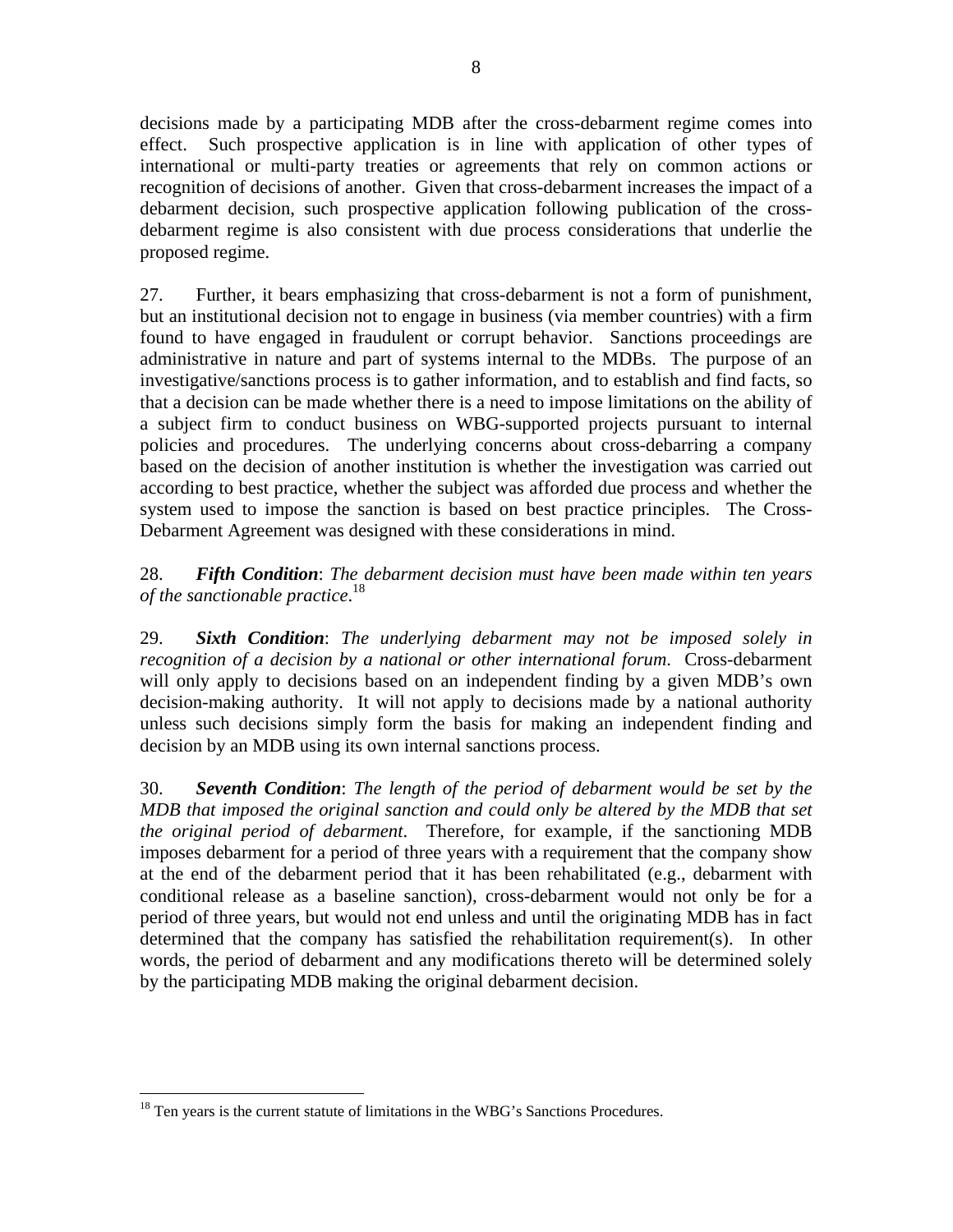#### *C. Limited "Opt Out" Provisions*

 $\overline{a}$ 

31. The Working Group recognized that there may be exceptional situations in which individual MDBs may need to opt out of the cross-debarment regime in particular cases, where there are overriding "legal or other institutional considerations."<sup>19</sup> For example, the WBG would not sanction a firm that is participating in the Voluntary Disclosure Program (VDP) unless the misconduct relates to a WBG-supported project that knowingly was not disclosed.<sup>20</sup> Similarly, the WBG would not be able to enforce a sanction through cross-debarment against a firm with whom the WBG has resolved a case through a settlement agreement, if the terms of the settlement related, in whole or in part, to the conduct for which the other MDB debarred the firm.<sup>21</sup> However, debarments that are part of settlements would be subject to cross-debarment. Lastly, if a sanctioning MDB's decision is egregiously sweeping in scope or duration, it could also significantly impair the development missions of the other MDBs.

32. Any decision to 'opt out' would not affect the decision of the other participating MDBs to cross-debar in the same case. If an MDB chooses to exercise this clause, it will be required to provide written notice of its decision to each of the other participating  $MDBs<sup>22</sup>$  It is believed that this notification requirement will dis-incentivize MDBs from making extensive use of the clause. Anything other than exceptional use of the opt-out clause would endanger the credibility of the system as a whole.<sup>23</sup> The objective is to create a common denominator of automatic cross-debarment, while recognizing the reality that, on an exceptional basis, an MDB may need to decide not to cross-debar.

 $19$  This broad language was decided upon, in part: (i) to avoid the possibility of the WBG breaching the confidentiality of a VDP participant; and (ii) to recognize that there may be other situations in which an MDB would need to opt out. An assessment whether there are "legal or other institutional considerations" in a case, is a decision that will be made by WBG management.

 $20$  Under the VDP, a firm is required to disclose misconduct on WBG-supported projects. If the firm is sanctioned by another MDB for misconduct unrelated to a WBG-supported project, the firm would still be protected by the VDP vis-à-vis the WBG.

<sup>21</sup> A firm's participation in the VDP, or a firm's settlement with the Bank (that does *not* include a period of debarment) would be the two principal reasons for the WBG to opt out of cross-debarment. Other MDBs do not use these or similar tools for reaching resolution of a case, nor do they envisage using such tools in the near future.

 $22$  However, the MDB will not be required to provide reasons. To require that reasons be given would require the WBG to breach the confidentiality of a VDP participant – if a firm's participation in the VDP is the reason for *the WBG* to opt-out.

<sup>&</sup>lt;sup>23</sup> The WBG is cognizant of the need to minimize to the greatest extent possible the use of the 'opt out' provision. Bearing this in mind, the WBG intends to undertake heightened due diligence of firms wishing to enter the VDP or to settle. This will include: (i) asking the firm beforehand whether they are currently under investigation by, or discussing resolution of a case with, any other investigating or prosecuting authority; and (ii) verifying with the integrity offices of other MDBs whether the firm is under investigation. The latter can be accomplished, without revealing the name of the firm, by a regular exchange of lists with MDBs, of firms that are being, or may soon be, under investigation. Also, the WBG intends to include in the VDP a provision that would void the agreement if it is determined by the WBG that the firm sought to enter the VDP with knowledge that it was under investigation by another investigating or prosecuting authority and/or was seeking resolution of such case. These measures will greatly minimize a firm's ability to seek 'safe harbor' in the VDP from cross-debarment.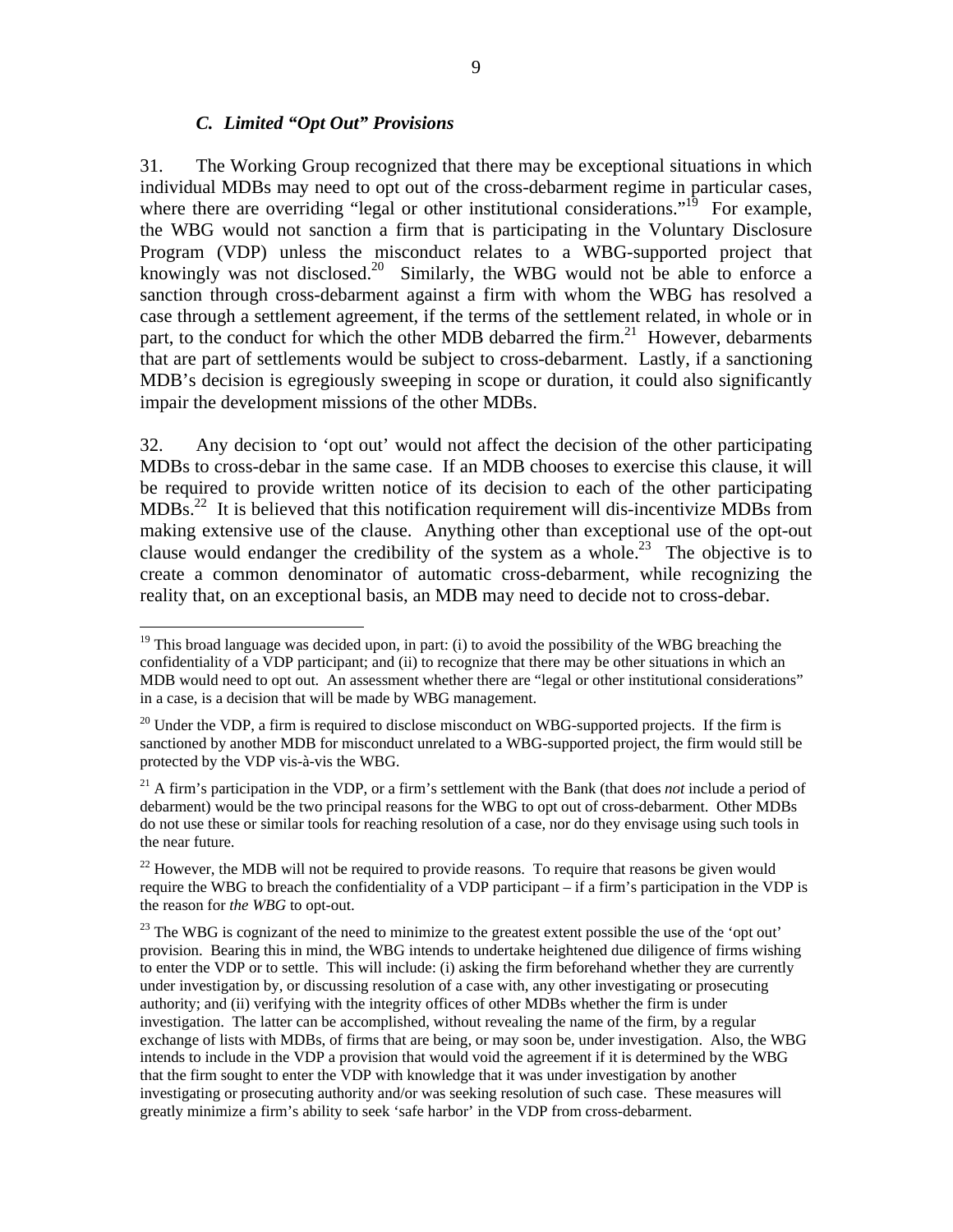33. It is important to note that bi-lateral and multi-lateral agreements routinely have opt-out clauses. The inclusion of such clauses is not a statement of 'expectation' that the clause will be used, but rather an acknowledgement of the reality that exceptional circumstances do in fact arise from time to time. In the absence of an opt-out clause, an MDB confronted with a legal or institutional matter that would preclude the imposition of cross-debarment would have to withdraw from the Cross-Debarment Agreement. That, most assuredly, would not be a desired result.

# *D. Implementation Modalities*

# *Entry into force*

34. The Agreement will only enter into force for a participating MDB upon: (a) its signature of the Agreement; and (b) notice by the participating MDB and at least one other signatory that they have fulfilled all requirements for implementation of the Agreement. Signatories to the Agreement would be free to withdraw with notice.

# *Ability of additional MDBs to join the cross-debarment regime*

35. Several other regional MDBs have already expressed an interest in joining a mutual recognition of debarment regime. It was agreed that other MDBs will be able to join only if (i) they sign a letter of adherence representing full compliance with the *Core Principles,* and (ii) all existing signatories consent. No other MDBs qualify at present.

# *Cross-Debarment Agreement will be made public upon execution*

36. It is proposed that the Agreement be made public. This would put subject firms and individuals on notice about the possibility of cross-debarment and substantially increase the deterrent value of each debarment decision. Upon execution of the framework, the WBG will launch a proactive and aggressive communications strategy to ensure that participants in WBG operations are made aware of the new regime and the enhanced consequences of engaging in a sanctionable practice.

# *E. How Cross-Debarment Will Work*

37. Each MDB will still retain independent authority to debar. When the relevant decision-making body of an MDB (for the WBG, the Sanctions Board) imposes a period of debarment, the sanctioning MDB will provide prompt written notice of that decision to each of the integrity offices of other participating MDBs, in sufficient detail so that the other participating MDBs can confirm that each of the pre-requisite conditions for crossdebarment have been met. The written notice will include the identification of the entities or individuals sanctioned, the sanctionable practice(s) found, and the terms of the debarment. Unless a participating MDB believes any of the prerequisite conditions have not been met or it decides to exercise its rights under the "opt out" clause," the participating MDB will promptly enforce the debarment decision.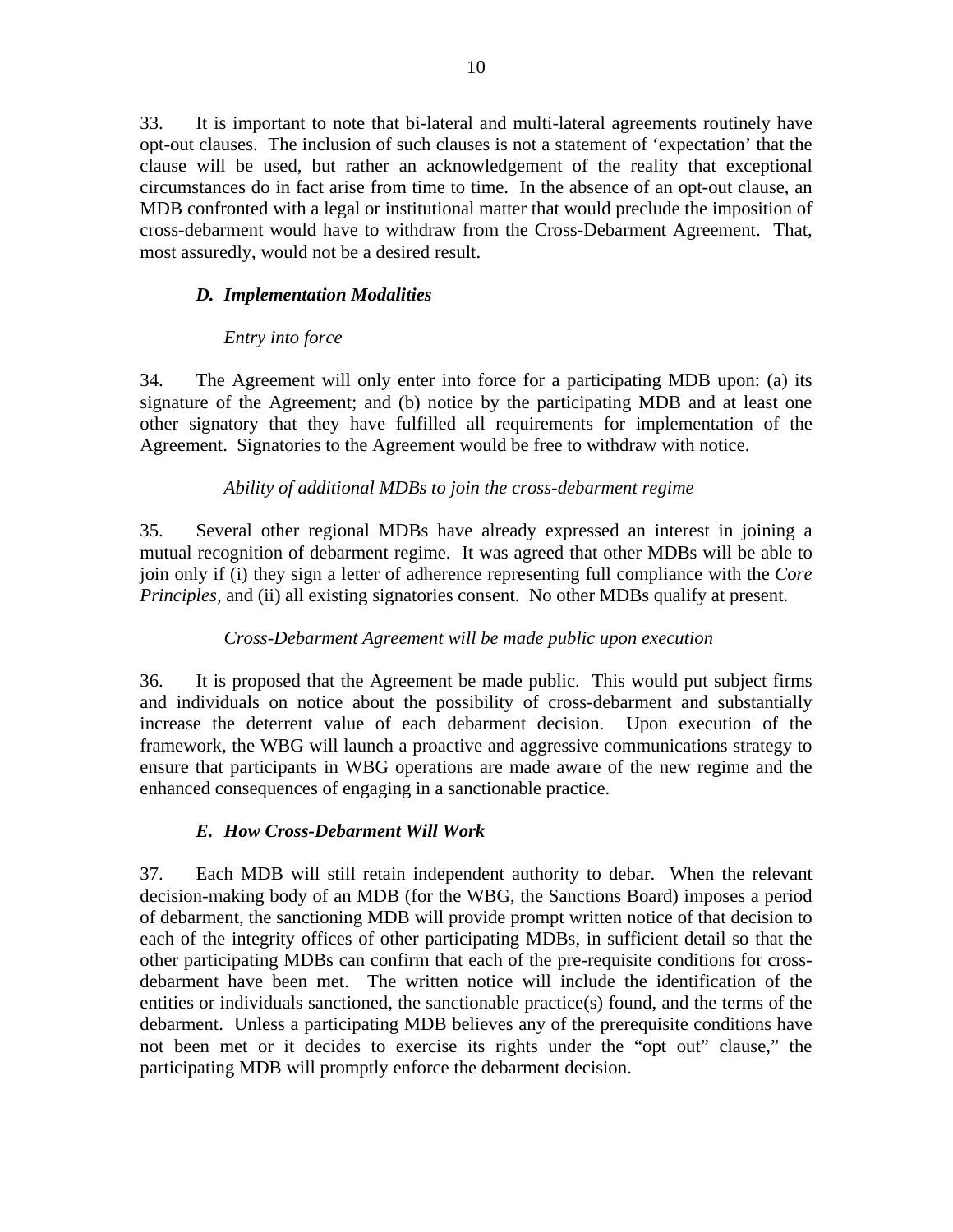38. Using the WBG as an example, INT would receive notice from another MDB. INT would then assess whether there are any 'legal or institutional considerations' that might preclude cross-debarment. INT would provide the notice and INT's assessment to the Chief Procurement Officer, OPCR, and to a representative from LEG, IFC and MIGA. If there is no objection to INT's proposed course of action, INT would notify OPCPR to put the name of the sanctioned firm or individual on the cross-debarment list. If there is a concern, then the units (INT, OPCR, LEG, IFC and MIGA) would consult and, hopefully, reach a consensus. If not, then the matter would be escalated to Senior Management for decision.<sup>24</sup>

39. It is important to note that the subsequent investigation and sanction of a debarred entity for new or distinct sanctionable practices would not be precluded under the crossdebarment regime. The fact that an entity or individual is already cross-debarred will not proscribe a participating MDB from pursuing sanctions proceedings against the same entity or individual for unrelated misconduct. If an entity already debarred is subsequently found by a participating MDB to have engaged in other sanctionable practices, that entity would be subject to either a concurrent, consecutive or subsequent period of debarment (as deciding by the relevant decision-making authority) that would normally lead to a cross-debarment as well.

## **V. RECOMMENDATIONS AND NEXT STEPS**

40. *Board Approval*: On the basis of the foregoing, the Executive Directors of IBRD and IDA and the Boards of IFC and MIGA are requested to approve the following changes to the sanctions regime to introduce cross-debarment by other MDBs:

- (i) The policy content of the amendments to the IBRD/IDA Anti-Corruption Guidelines substantially in the form attached as Annex B.
- (ii) The policy content of the amendments to the Sanctions Procedures for IBRD/IDA, IFC, MIGA, and Bank Guarantee Operations substantially in the form attached as Annexes C-1, C-2, C-3 and C-4, respectively.
- (iii) The amendments to the IBRD General Conditions for Loans substantially in the form attached as Annex D.
- (iv) The amendments to the IDA General Conditions for Credits and Grants substantially in the form attached as Annex E.
- (v) The amendments to the Consultant and Procurement Guidelines substantially in the form attached as Annexes G-1 and G-2, respectively.

Upon Board approval of the amendments to the IBRD and IDA General Conditions, similar changes will be made to the Standard Conditions for Trust Fund Grants, the Standard Conditions for Advances made by the World Bank under its Project Preparation Facility, and the Standard Conditions for Loans made by the World Bank Out of the Climate Investment Funds.

<u>.</u>

 $^{24}$  A draft protocol, outlining how cross-debarment would work within the Bank, is attached at Annex F.